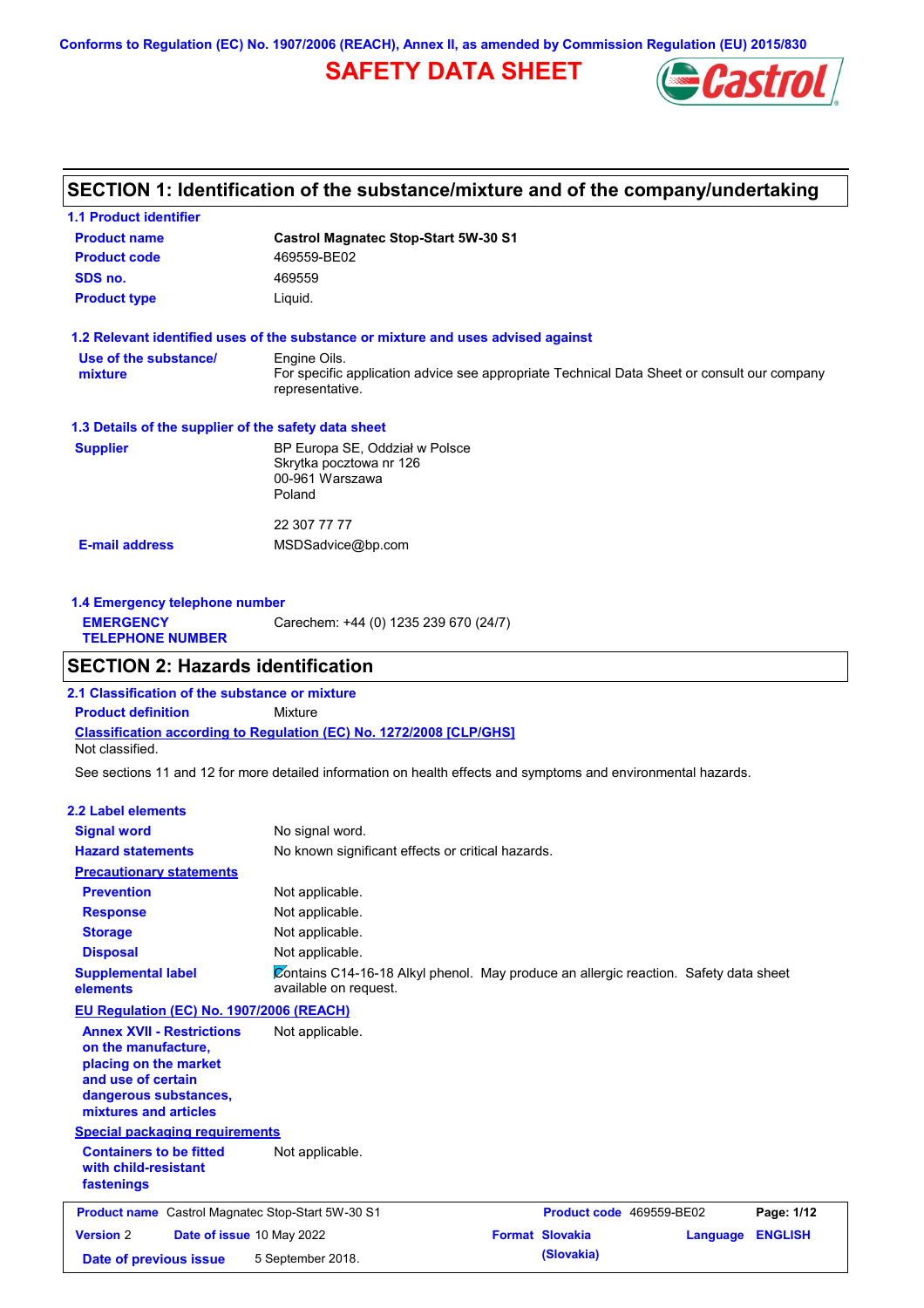### **SECTION 2: Hazards identification**

| <b>Tactile warning of danger</b>                                                                                         | Not applicable.                                                                                                                                                                                                          |
|--------------------------------------------------------------------------------------------------------------------------|--------------------------------------------------------------------------------------------------------------------------------------------------------------------------------------------------------------------------|
| 2.3 Other hazards                                                                                                        |                                                                                                                                                                                                                          |
| <b>Results of PBT and vPvB</b><br>assessment                                                                             | Product does not meet the criteria for PBT or vPvB according to Regulation (EC) No. 1907/2006,<br>Annex XIII.                                                                                                            |
| <b>Product meets the criteria</b><br>for PBT or vPvB according<br>to Regulation (EC) No.<br><b>1907/2006, Annex XIII</b> | This mixture does not contain any substances that are assessed to be a PBT or a vPvB.                                                                                                                                    |
| Other hazards which do<br>not result in classification                                                                   | Defatting to the skin.<br>USED ENGINE OILS<br>Used engine oil may contain hazardous components which have the potential to cause skin<br>cancer.<br>See Toxicological Information, section 11 of this Safety Data Sheet. |

### **SECTION 3: Composition/information on ingredients**

| $H$ ighly refined base oil (IP 346 DMSO extract < 3%). Proprietary performance additives.<br><b>Product/ingredient</b> | <b>Identifiers</b>                                                                             | %    | <b>Regulation (EC) No.</b>             | <b>Type</b> |
|------------------------------------------------------------------------------------------------------------------------|------------------------------------------------------------------------------------------------|------|----------------------------------------|-------------|
| name                                                                                                                   |                                                                                                |      | 1272/2008 [CLP]                        |             |
| Lubricating oils (petroleum), C20-50,<br>hydrotreated neutral oil-based                                                | REACH #: 01-2119474889-13 ≥25 - ≤50<br>EC: 276-738-4<br>CAS: 72623-87-1<br>Index: 649-483-00-5 |      | Not classified.                        | $[2]$       |
| Lubricating oils (petroleum), C20-50,<br>hydrotreated neutral oil-based                                                | REACH #: 01-2119474889-13 ≥25 - ≤50<br>EC: 276-738-4<br>CAS: 72623-87-1<br>Index: 649-483-00-5 |      | Asp. Tox. 1, H304                      | [1] [2]     |
| Lubricating oils (petroleum), C24-50,<br>solvent-extd., dewaxed, hydrogenated                                          | REACH #: 01-2119489969-06<br>EC: 309-877-7<br>CAS: 101316-72-7<br>Index: 649-530-00-X          | -≤3  | Not classified.                        | [2]         |
| Distillates (petroleum), solvent-<br>dewaxed heavy paraffinic                                                          | REACH #: 01-2119471299-27<br>EC: 265-169-7<br>CAS: 64742-65-0<br>Index: 649-474-00-6           | ึ ≤3 | Not classified.                        | $[2]$       |
| Distillates (petroleum), hydrotreated<br>heavy paraffinic                                                              | REACH #: 01-2119484627-25<br>EC: 265-157-1<br>CAS: 64742-54-7<br>Index: 649-467-00-8           | ≲3   | Not classified.                        | $[2]$       |
| C14-16-18 Alkyl phenol                                                                                                 | REACH #: 01-2119498288-19                                                                      | ≤0.3 | Skin Sens. 1B, H317<br>STOT RE 2, H373 | $[1]$       |

#### **See Section 16 for the full text of the H statements declared above.**

**Type** 

[1] Substance classified with a health or environmental hazard

[2] Substance with a workplace exposure limit

[3] Substance meets the criteria for PBT according to Regulation (EC) No. 1907/2006, Annex XIII

[4] Substance meets the criteria for vPvB according to Regulation (EC) No. 1907/2006, Annex XIII

[5] Substance of equivalent concern

[6] Additional disclosure due to company policy

Occupational exposure limits, if available, are listed in Section 8.

| <b>Product name</b> Castrol Magnatec Stop-Start 5W-30 S1 |  | <b>Product code</b> 469559-BE02 |  | Page: 2/12             |                         |  |
|----------------------------------------------------------|--|---------------------------------|--|------------------------|-------------------------|--|
| <b>Version 2</b>                                         |  | Date of issue 10 May 2022       |  | <b>Format Slovakia</b> | <b>Language ENGLISH</b> |  |
| Date of previous issue                                   |  | 5 September 2018.               |  | (Slovakia)             |                         |  |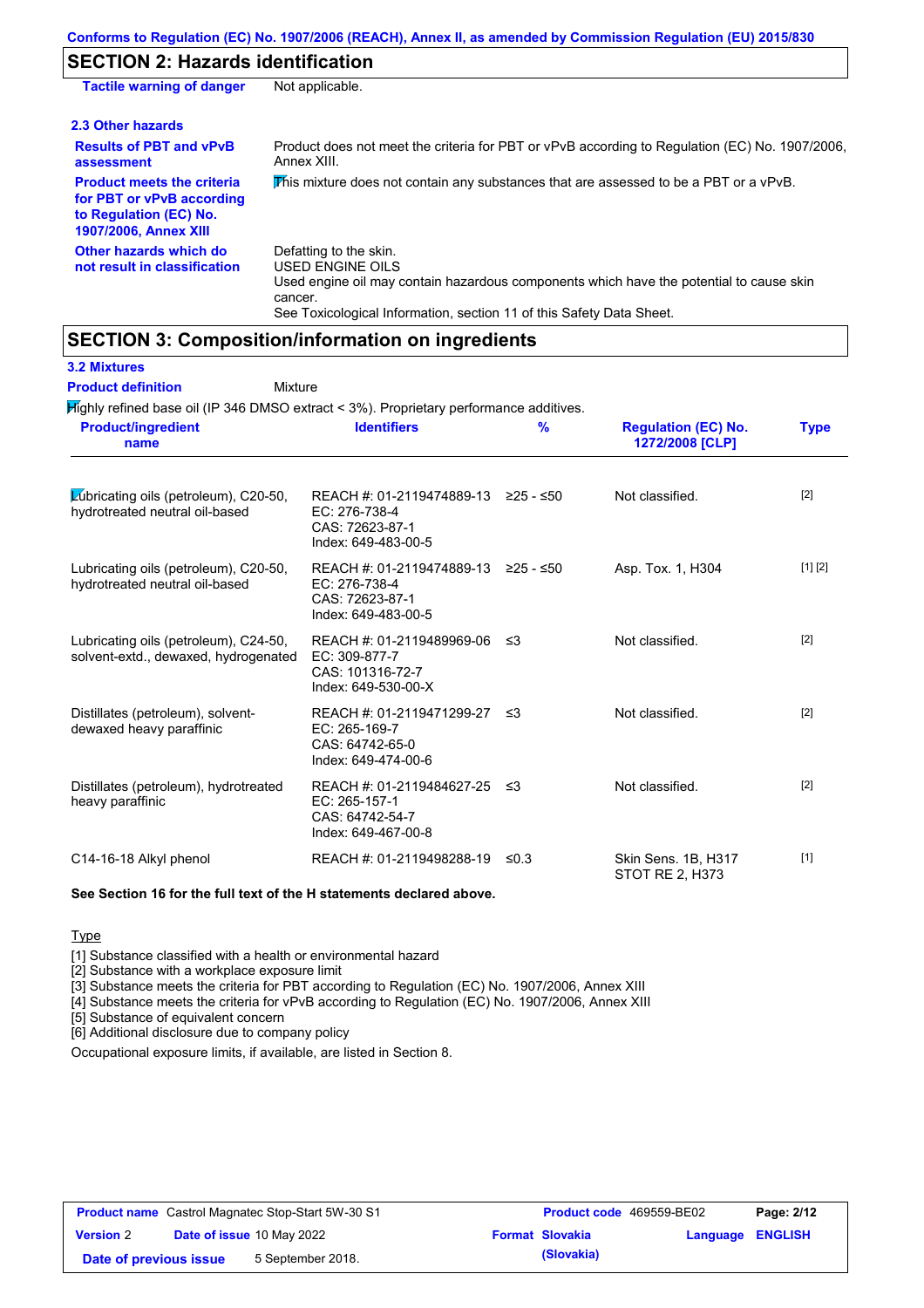### **SECTION 4: First aid measures**

| <b>4.1 Description of first aid measures</b> |                                                                                                                                                                                                                                                                         |
|----------------------------------------------|-------------------------------------------------------------------------------------------------------------------------------------------------------------------------------------------------------------------------------------------------------------------------|
| <b>Eye contact</b>                           | In case of contact, immediately flush eyes with plenty of water for at least 15 minutes. Eyelids<br>should be held away from the eyeball to ensure thorough rinsing. Check for and remove any<br>contact lenses. Get medical attention.                                 |
| <b>Skin contact</b>                          | Wash skin thoroughly with soap and water or use recognised skin cleanser. Remove<br>contaminated clothing and shoes. Wash clothing before reuse. Clean shoes thoroughly before<br>reuse. Get medical attention if irritation develops.                                  |
| <b>Inhalation</b>                            | $\mathbf{\mathscr{F}}$ inhaled, remove to fresh air. In case of inhalation of decomposition products in a fire,<br>symptoms may be delayed. The exposed person may need to be kept under medical<br>surveillance for 48 hours. Get medical attention if symptoms occur. |
| <b>Ingestion</b>                             | Do not induce vomiting unless directed to do so by medical personnel. Get medical attention if<br>symptoms occur.                                                                                                                                                       |
| <b>Protection of first-aiders</b>            | No action shall be taken involving any personal risk or without suitable training.                                                                                                                                                                                      |

#### **4.2 Most important symptoms and effects, both acute and delayed**

See Section 11 for more detailed information on health effects and symptoms.

| <b>Potential acute health effects</b> |                                                                                                                            |
|---------------------------------------|----------------------------------------------------------------------------------------------------------------------------|
| <b>Inhalation</b>                     | <b>Exposure to decomposition products may cause a health hazard. Serious effects may be</b><br>delayed following exposure. |
| <b>Ingestion</b>                      | No known significant effects or critical hazards.                                                                          |
| <b>Skin contact</b>                   | Defatting to the skin. May cause skin dryness and irritation.                                                              |
| Eye contact                           | No known significant effects or critical hazards.                                                                          |
|                                       | Delayed and immediate effects as well as chronic effects from short and long-term exposure                                 |
| <b>Inhalation</b>                     | Overexposure to the inhalation of airborne droplets or aerosols may cause irritation of the<br>respiratory tract.          |
| <b>Ingestion</b>                      | Ingestion of large quantities may cause nausea and diarrhoea.                                                              |
| <b>Skin contact</b>                   | Prolonged or repeated contact can defat the skin and lead to irritation and/or dermatitis.                                 |
| Eye contact                           | Potential risk of transient stinging or redness if accidental eye contact occurs.                                          |

#### **4.3 Indication of any immediate medical attention and special treatment needed**

Notes to physician **Treatment should in general be symptomatic and directed to relieving any effects.** In case of inhalation of decomposition products in a fire, symptoms may be delayed. The exposed person may need to be kept under medical surveillance for 48 hours.

## **SECTION 5: Firefighting measures**

| 5.1 Extinguishing media                                   |                                                                                                                                                                                                                                                                                                                                                                   |  |  |
|-----------------------------------------------------------|-------------------------------------------------------------------------------------------------------------------------------------------------------------------------------------------------------------------------------------------------------------------------------------------------------------------------------------------------------------------|--|--|
| <b>Suitable extinguishing</b><br>media                    | In case of fire, use foam, dry chemical or carbon dioxide extinguisher or spray.                                                                                                                                                                                                                                                                                  |  |  |
| <b>Unsuitable extinguishing</b><br>media                  | Do not use water jet. The use of a water jet may cause the fire to spread by splashing the<br>burning product.                                                                                                                                                                                                                                                    |  |  |
| 5.2 Special hazards arising from the substance or mixture |                                                                                                                                                                                                                                                                                                                                                                   |  |  |
| <b>Hazards from the</b><br>substance or mixture           | In a fire or if heated, a pressure increase will occur and the container may burst.                                                                                                                                                                                                                                                                               |  |  |
| <b>Hazardous combustion</b><br>products                   | Combustion products may include the following:<br>carbon oxides (CO, CO <sub>2</sub> ) (carbon monoxide, carbon dioxide)<br>metal oxide/oxides<br>nitrogen oxides (NO, NO <sub>2</sub> etc.)                                                                                                                                                                      |  |  |
| 5.3 Advice for firefighters                               |                                                                                                                                                                                                                                                                                                                                                                   |  |  |
| <b>Special precautions for</b><br>fire-fighters           | No action shall be taken involving any personal risk or without suitable training. Promptly<br>isolate the scene by removing all persons from the vicinity of the incident if there is a fire.                                                                                                                                                                    |  |  |
| <b>Special protective</b><br>equipment for fire-fighters  | Fire-fighters should wear appropriate protective equipment and self-contained breathing<br>apparatus (SCBA) with a full face-piece operated in positive pressure mode. Clothing for fire-<br>fighters (including helmets, protective boots and gloves) conforming to European standard EN<br>469 will provide a basic level of protection for chemical incidents. |  |  |

| <b>Product name</b> Castrol Magnatec Stop-Start 5W-30 S1 |  |                                  | <b>Product code</b> 469559-BE02 |                        | Page: 3/12       |  |
|----------------------------------------------------------|--|----------------------------------|---------------------------------|------------------------|------------------|--|
| <b>Version 2</b>                                         |  | <b>Date of issue 10 May 2022</b> |                                 | <b>Format Slovakia</b> | Language ENGLISH |  |
| Date of previous issue                                   |  | 5 September 2018.                |                                 | (Slovakia)             |                  |  |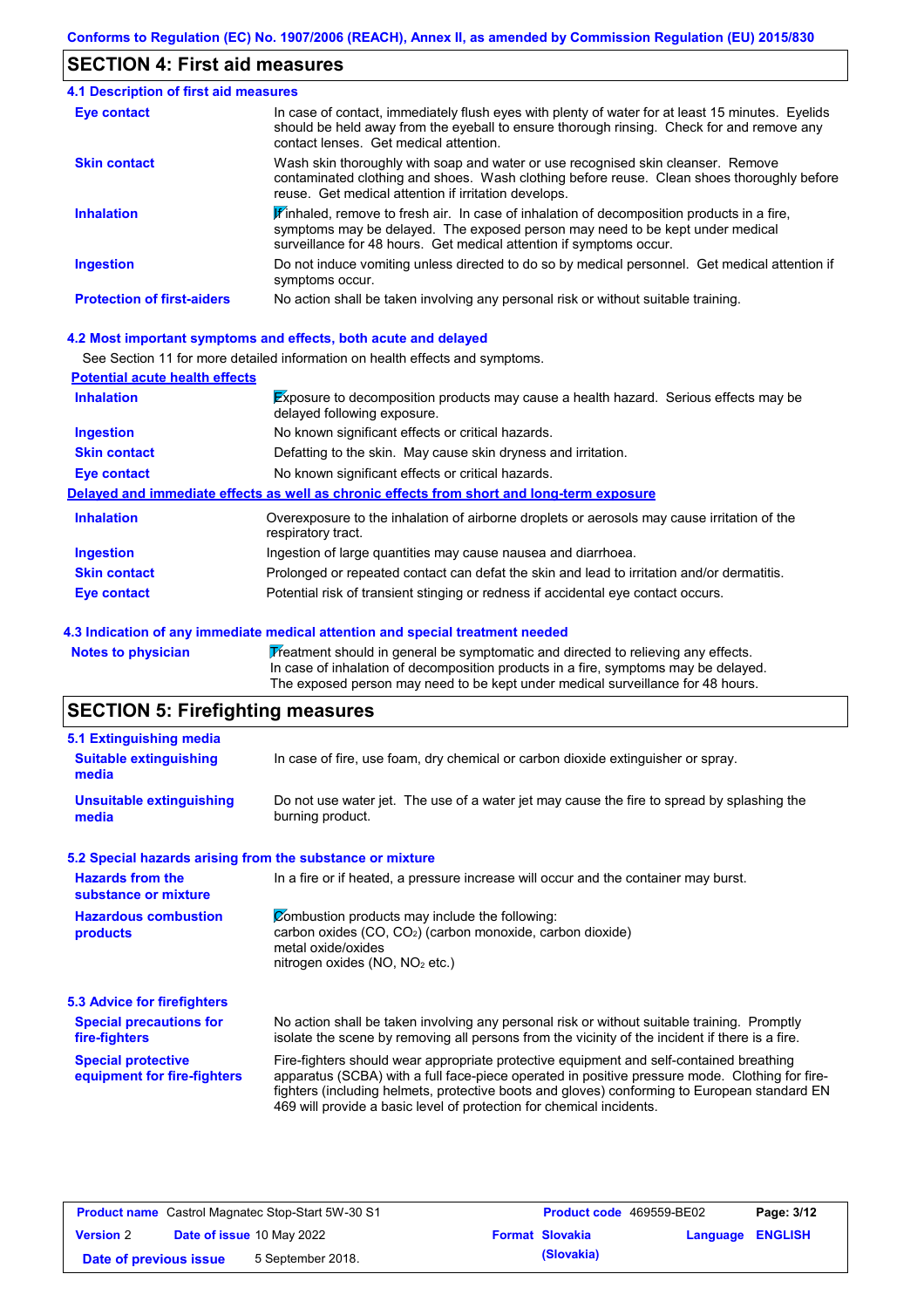# **SECTION 6: Accidental release measures**

|                                                          | 6.1 Personal precautions, protective equipment and emergency procedures                                                                                                                                                                                                                                                                                                                        |
|----------------------------------------------------------|------------------------------------------------------------------------------------------------------------------------------------------------------------------------------------------------------------------------------------------------------------------------------------------------------------------------------------------------------------------------------------------------|
| For non-emergency<br>personnel                           | No action shall be taken involving any personal risk or without suitable training. Evacuate<br>surrounding areas. Keep unnecessary and unprotected personnel from entering. Do not touch<br>or walk through spilt material. Floors may be slippery; use care to avoid falling. Put on<br>appropriate personal protective equipment.                                                            |
| For emergency responders                                 | If specialised clothing is required to deal with the spillage, take note of any information in<br>Section 8 on suitable and unsuitable materials. See also the information in "For non-<br>emergency personnel".                                                                                                                                                                               |
| <b>6.2 Environmental</b><br>precautions                  | Avoid dispersal of spilt material and runoff and contact with soil, waterways, drains and sewers.<br>Inform the relevant authorities if the product has caused environmental pollution (sewers,<br>waterways, soil or air).                                                                                                                                                                    |
| 6.3 Methods and material for containment and cleaning up |                                                                                                                                                                                                                                                                                                                                                                                                |
| <b>Small spill</b>                                       | Stop leak if without risk. Move containers from spill area. Absorb with an inert material and<br>place in an appropriate waste disposal container. Dispose of via a licensed waste disposal<br>contractor.                                                                                                                                                                                     |
| <b>Large spill</b>                                       | Stop leak if without risk. Move containers from spill area. Prevent entry into sewers, water<br>courses, basements or confined areas. Contain and collect spillage with non-combustible,<br>absorbent material e.g. sand, earth, vermiculite or diatomaceous earth and place in container<br>for disposal according to local regulations. Dispose of via a licensed waste disposal contractor. |
| 6.4 Reference to other<br><b>sections</b>                | See Section 1 for emergency contact information.<br>See Section 5 for firefighting measures.<br>See Section 8 for information on appropriate personal protective equipment.<br>See Section 12 for environmental precautions.<br>See Section 13 for additional waste treatment information.                                                                                                     |

# **SECTION 7: Handling and storage**

| 7.1 Precautions for safe handling                                                    |                                                                                                                                                                                                                                                                                                                                                                                                                                                                                          |  |  |  |  |
|--------------------------------------------------------------------------------------|------------------------------------------------------------------------------------------------------------------------------------------------------------------------------------------------------------------------------------------------------------------------------------------------------------------------------------------------------------------------------------------------------------------------------------------------------------------------------------------|--|--|--|--|
| <b>Protective measures</b>                                                           | Put on appropriate personal protective equipment.                                                                                                                                                                                                                                                                                                                                                                                                                                        |  |  |  |  |
| <b>Advice on general</b><br>occupational hygiene                                     | Eating, drinking and smoking should be prohibited in areas where this material is handled,<br>stored and processed. Wash thoroughly after handling. Remove contaminated clothing and<br>protective equipment before entering eating areas. See also Section 8 for additional<br>information on hygiene measures.                                                                                                                                                                         |  |  |  |  |
| <b>7.2 Conditions for safe</b><br>storage, including any<br><i>incompatibilities</i> | Store in accordance with local regulations. Store in a dry, cool and well-ventilated area, away<br>from incompatible materials (see Section 10). Keep away from heat and direct sunlight. Keep<br>container tightly closed and sealed until ready for use. Containers that have been opened must<br>be carefully resealed and kept upright to prevent leakage. Store and use only in equipment/<br>containers designed for use with this product. Do not store in unlabelled containers. |  |  |  |  |
| <b>Not suitable</b>                                                                  | Prolonged exposure to elevated temperature.                                                                                                                                                                                                                                                                                                                                                                                                                                              |  |  |  |  |
| 7.3 Specific end use(s)                                                              |                                                                                                                                                                                                                                                                                                                                                                                                                                                                                          |  |  |  |  |
| <b>Recommendations</b>                                                               | See section 1.2 and Exposure scenarios in annex, if applicable.                                                                                                                                                                                                                                                                                                                                                                                                                          |  |  |  |  |
|                                                                                      | <b>SECTION 8: Exposure controls/personal protection</b>                                                                                                                                                                                                                                                                                                                                                                                                                                  |  |  |  |  |
| <b>8.1 Control parameters</b>                                                        |                                                                                                                                                                                                                                                                                                                                                                                                                                                                                          |  |  |  |  |
| <b>Occupational exposure limits</b>                                                  |                                                                                                                                                                                                                                                                                                                                                                                                                                                                                          |  |  |  |  |

| <b>Product/ingredient name</b>                                          | <b>Exposure limit values</b>                                                                                  |  |  |  |  |  |
|-------------------------------------------------------------------------|---------------------------------------------------------------------------------------------------------------|--|--|--|--|--|
| Lubricating oils (petroleum), C20-50, hydrotreated<br>neutral oil-based | Government regulation SR c. 355/2006 (Slovakia).                                                              |  |  |  |  |  |
|                                                                         | TWA: 1 mg/m <sup>3</sup> , (Mineral oils) 8 hours. Issued/Revised: 6/2006 Form:<br>liquid aerosol, fumes      |  |  |  |  |  |
|                                                                         | TWA: 5 ppm, (Mineral oils) 8 hours. Issued/Revised: 6/2006 Form: liquid<br>aerosol, fumes                     |  |  |  |  |  |
|                                                                         | STEL: 3 mg/m <sup>3</sup> , (Mineral oils) 15 minutes. Issued/Revised: 12/2011<br>Form: liquid aerosol, fumes |  |  |  |  |  |
|                                                                         | STEL: 15 ppm, (Mineral oils) 15 minutes. Issued/Revised: 12/2011 Form:<br>liquid aerosol, fumes               |  |  |  |  |  |
| Lubricating oils (petroleum), C20-50, hydrotreated<br>neutral oil-based | Government regulation SR c. 355/2006 (Slovakia).                                                              |  |  |  |  |  |
|                                                                         | TWA: 1 mg/m <sup>3</sup> , (Mineral oils) 8 hours. Issued/Revised: 6/2006 Form:                               |  |  |  |  |  |
| <b>Product name</b> Castrol Magnatec Stop-Start 5W-30 S1                | Product code 469559-BE02<br>Page: 4/12                                                                        |  |  |  |  |  |
| <b>Version 2</b><br><b>Date of issue 10 May 2022</b>                    | <b>Format Slovakia</b><br><b>ENGLISH</b><br>Language                                                          |  |  |  |  |  |
| 5 September 2018.<br>Date of previous issue                             | (Slovakia)                                                                                                    |  |  |  |  |  |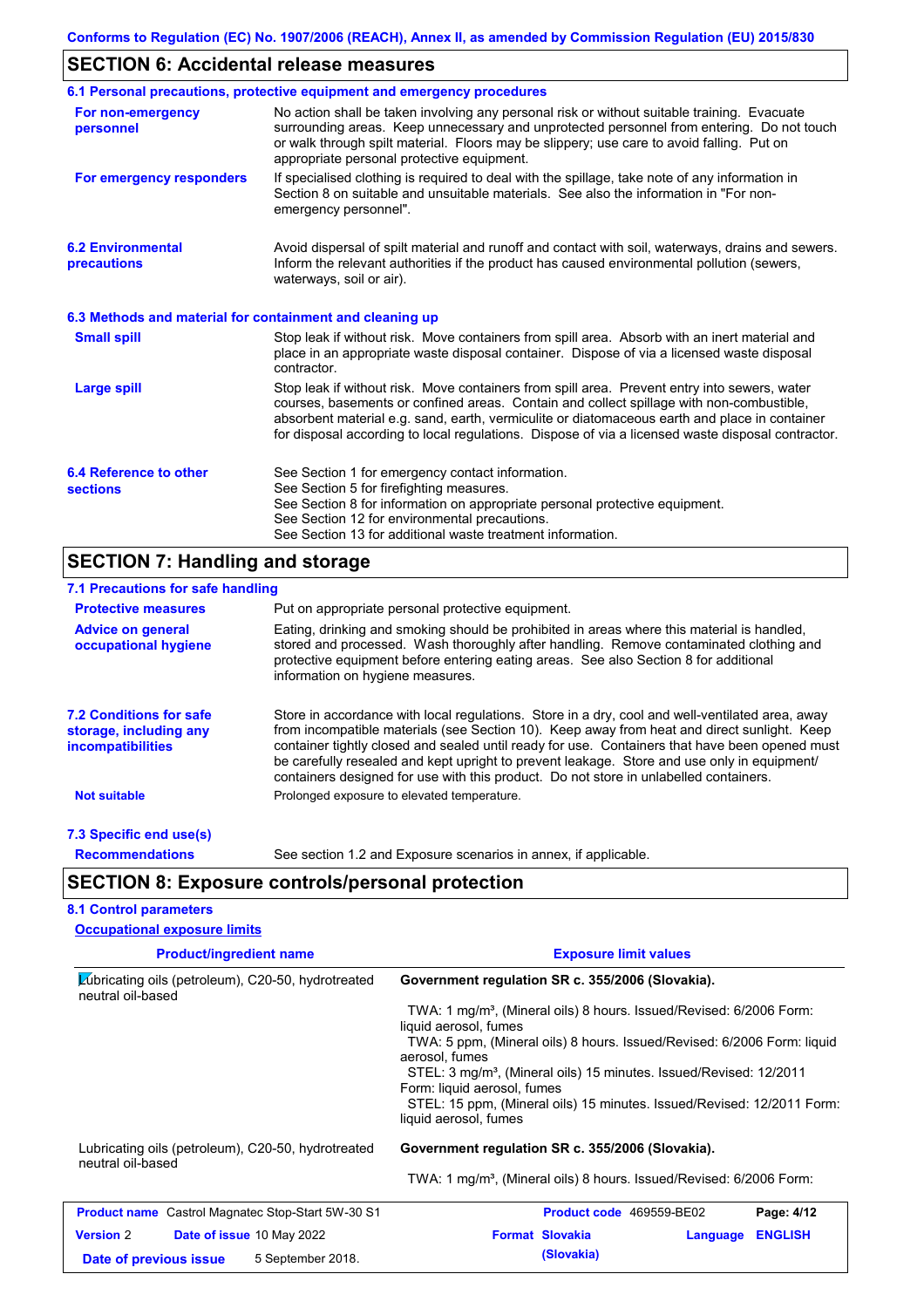### **SECTION 8: Exposure controls/personal protection**

| OLOTION 0. LAPOSUIG CONTUOIS/PGISONAI PIOTGCTION                              |  | liquid aerosol, fumes<br>TWA: 5 ppm, (Mineral oils) 8 hours. Issued/Revised: 6/2006 Form: liquid<br>aerosol, fumes<br>STEL: 3 mg/m <sup>3</sup> , (Mineral oils) 15 minutes. Issued/Revised: 12/2011<br>Form: liquid aerosol, fumes<br>STEL: 15 ppm, (Mineral oils) 15 minutes. Issued/Revised: 12/2011 Form:<br>liquid aerosol, fumes                                                                                                                                                                                                                                                                                                                                                                                                                                                                                                                                                                                                                                                                                     |
|-------------------------------------------------------------------------------|--|----------------------------------------------------------------------------------------------------------------------------------------------------------------------------------------------------------------------------------------------------------------------------------------------------------------------------------------------------------------------------------------------------------------------------------------------------------------------------------------------------------------------------------------------------------------------------------------------------------------------------------------------------------------------------------------------------------------------------------------------------------------------------------------------------------------------------------------------------------------------------------------------------------------------------------------------------------------------------------------------------------------------------|
| Lubricating oils (petroleum), C24-50, solvent-extd.,<br>dewaxed, hydrogenated |  | Government regulation SR c. 355/2006 (Slovakia).                                                                                                                                                                                                                                                                                                                                                                                                                                                                                                                                                                                                                                                                                                                                                                                                                                                                                                                                                                           |
|                                                                               |  | TWA: 1 mg/m <sup>3</sup> , (Mineral oils) 8 hours. Issued/Revised: 6/2006 Form:<br>liquid aerosol, fumes                                                                                                                                                                                                                                                                                                                                                                                                                                                                                                                                                                                                                                                                                                                                                                                                                                                                                                                   |
|                                                                               |  | TWA: 5 ppm, (Mineral oils) 8 hours. Issued/Revised: 6/2006 Form: liquid<br>aerosol, fumes                                                                                                                                                                                                                                                                                                                                                                                                                                                                                                                                                                                                                                                                                                                                                                                                                                                                                                                                  |
|                                                                               |  | STEL: 3 mg/m <sup>3</sup> , (Mineral oils) 15 minutes. Issued/Revised: 12/2011<br>Form: liquid aerosol, fumes                                                                                                                                                                                                                                                                                                                                                                                                                                                                                                                                                                                                                                                                                                                                                                                                                                                                                                              |
|                                                                               |  | STEL: 15 ppm, (Mineral oils) 15 minutes. Issued/Revised: 12/2011 Form:<br>liquid aerosol, fumes                                                                                                                                                                                                                                                                                                                                                                                                                                                                                                                                                                                                                                                                                                                                                                                                                                                                                                                            |
| Distillates (petroleum), solvent-dewaxed heavy<br>paraffinic                  |  | Government regulation SR c. 355/2006 (Slovakia).                                                                                                                                                                                                                                                                                                                                                                                                                                                                                                                                                                                                                                                                                                                                                                                                                                                                                                                                                                           |
|                                                                               |  | TWA: 1 mg/m <sup>3</sup> , (Mineral oils) 8 hours. Issued/Revised: 6/2006 Form:                                                                                                                                                                                                                                                                                                                                                                                                                                                                                                                                                                                                                                                                                                                                                                                                                                                                                                                                            |
|                                                                               |  | liquid aerosol, fumes<br>TWA: 5 ppm, (Mineral oils) 8 hours. Issued/Revised: 6/2006 Form: liquid<br>aerosol, fumes                                                                                                                                                                                                                                                                                                                                                                                                                                                                                                                                                                                                                                                                                                                                                                                                                                                                                                         |
|                                                                               |  | STEL: 3 mg/m <sup>3</sup> , (Mineral oils) 15 minutes. Issued/Revised: 12/2011                                                                                                                                                                                                                                                                                                                                                                                                                                                                                                                                                                                                                                                                                                                                                                                                                                                                                                                                             |
|                                                                               |  | Form: liquid aerosol, fumes<br>STEL: 15 ppm, (Mineral oils) 15 minutes. Issued/Revised: 12/2011 Form:<br>liquid aerosol, fumes                                                                                                                                                                                                                                                                                                                                                                                                                                                                                                                                                                                                                                                                                                                                                                                                                                                                                             |
| Distillates (petroleum), hydrotreated heavy paraffinic                        |  | Government regulation SR c. 355/2006 (Slovakia).                                                                                                                                                                                                                                                                                                                                                                                                                                                                                                                                                                                                                                                                                                                                                                                                                                                                                                                                                                           |
|                                                                               |  | TWA: 1 mg/m <sup>3</sup> , (Mineral oils) 8 hours. Issued/Revised: 6/2006 Form:<br>liquid aerosol, fumes                                                                                                                                                                                                                                                                                                                                                                                                                                                                                                                                                                                                                                                                                                                                                                                                                                                                                                                   |
|                                                                               |  | TWA: 5 ppm, (Mineral oils) 8 hours. Issued/Revised: 6/2006 Form: liquid<br>aerosol, fumes                                                                                                                                                                                                                                                                                                                                                                                                                                                                                                                                                                                                                                                                                                                                                                                                                                                                                                                                  |
|                                                                               |  | STEL: 3 mg/m <sup>3</sup> , (Mineral oils) 15 minutes. Issued/Revised: 12/2011<br>Form: liquid aerosol, fumes                                                                                                                                                                                                                                                                                                                                                                                                                                                                                                                                                                                                                                                                                                                                                                                                                                                                                                              |
|                                                                               |  | STEL: 15 ppm, (Mineral oils) 15 minutes. Issued/Revised: 12/2011 Form:<br>liquid aerosol, fumes                                                                                                                                                                                                                                                                                                                                                                                                                                                                                                                                                                                                                                                                                                                                                                                                                                                                                                                            |
| guidance only.                                                                |  | Whilst specific OELs for certain components may be shown in this section, other components may be present in any mist,<br>vapour or dust produced. Therefore, the specific OELs may not be applicable to the product as a whole and are provided for                                                                                                                                                                                                                                                                                                                                                                                                                                                                                                                                                                                                                                                                                                                                                                       |
| <b>Recommended monitoring</b><br>procedures                                   |  | If this product contains ingredients with exposure limits, personal, workplace atmosphere or<br>biological monitoring may be required to determine the effectiveness of the ventilation or other<br>control measures and/or the necessity to use respiratory protective equipment. Reference<br>should be made to monitoring standards, such as the following: European Standard EN 689<br>(Workplace atmospheres - Guidance for the assessment of exposure by inhalation to chemical<br>agents for comparison with limit values and measurement strategy) European Standard EN<br>14042 (Workplace atmospheres - Guide for the application and use of procedures for the<br>assessment of exposure to chemical and biological agents) European Standard EN 482<br>(Workplace atmospheres - General requirements for the performance of procedures for the<br>measurement of chemical agents) Reference to national guidance documents for methods for<br>the determination of hazardous substances will also be required. |
| <b>Derived No Effect Level</b>                                                |  |                                                                                                                                                                                                                                                                                                                                                                                                                                                                                                                                                                                                                                                                                                                                                                                                                                                                                                                                                                                                                            |
| No DNELs/DMELs available.                                                     |  |                                                                                                                                                                                                                                                                                                                                                                                                                                                                                                                                                                                                                                                                                                                                                                                                                                                                                                                                                                                                                            |
| <b>Predicted No Effect Concentration</b><br>No PNECs available                |  |                                                                                                                                                                                                                                                                                                                                                                                                                                                                                                                                                                                                                                                                                                                                                                                                                                                                                                                                                                                                                            |
|                                                                               |  |                                                                                                                                                                                                                                                                                                                                                                                                                                                                                                                                                                                                                                                                                                                                                                                                                                                                                                                                                                                                                            |
| <b>8.2 Exposure controls</b><br><b>Appropriate engineering</b>                |  | Provide exhaust ventilation or other engineering controls to keep the relevant airborne                                                                                                                                                                                                                                                                                                                                                                                                                                                                                                                                                                                                                                                                                                                                                                                                                                                                                                                                    |
| <b>controls</b>                                                               |  | concentrations below their respective occupational exposure limits.<br>All activities involving chemicals should be assessed for their risks to health, to ensure<br>exposures are adequately controlled. Personal protective equipment should only be considered<br>after other forms of control measures (e.g. engineering controls) have been suitably evaluated.<br>Personal protective equipment should conform to appropriate standards, be suitable for use, be<br>kept in good condition and properly maintained.<br>Your supplier of personal protective equipment should be consulted for advice on selection and<br>appropriate standards. For further information contact your national organisation for standards.<br>The final choice of protective equipment will depend upon a risk assessment. It is important to                                                                                                                                                                                         |

| <b>Product name</b> Castrol Magnatec Stop-Start 5W-30 S1 |  |                                  | Product code 469559-BE02 |                        | Page: 5/12              |  |
|----------------------------------------------------------|--|----------------------------------|--------------------------|------------------------|-------------------------|--|
| <b>Version</b> 2                                         |  | <b>Date of issue 10 May 2022</b> |                          | <b>Format Slovakia</b> | <b>Language ENGLISH</b> |  |
| Date of previous issue                                   |  | 5 September 2018.                |                          | (Slovakia)             |                         |  |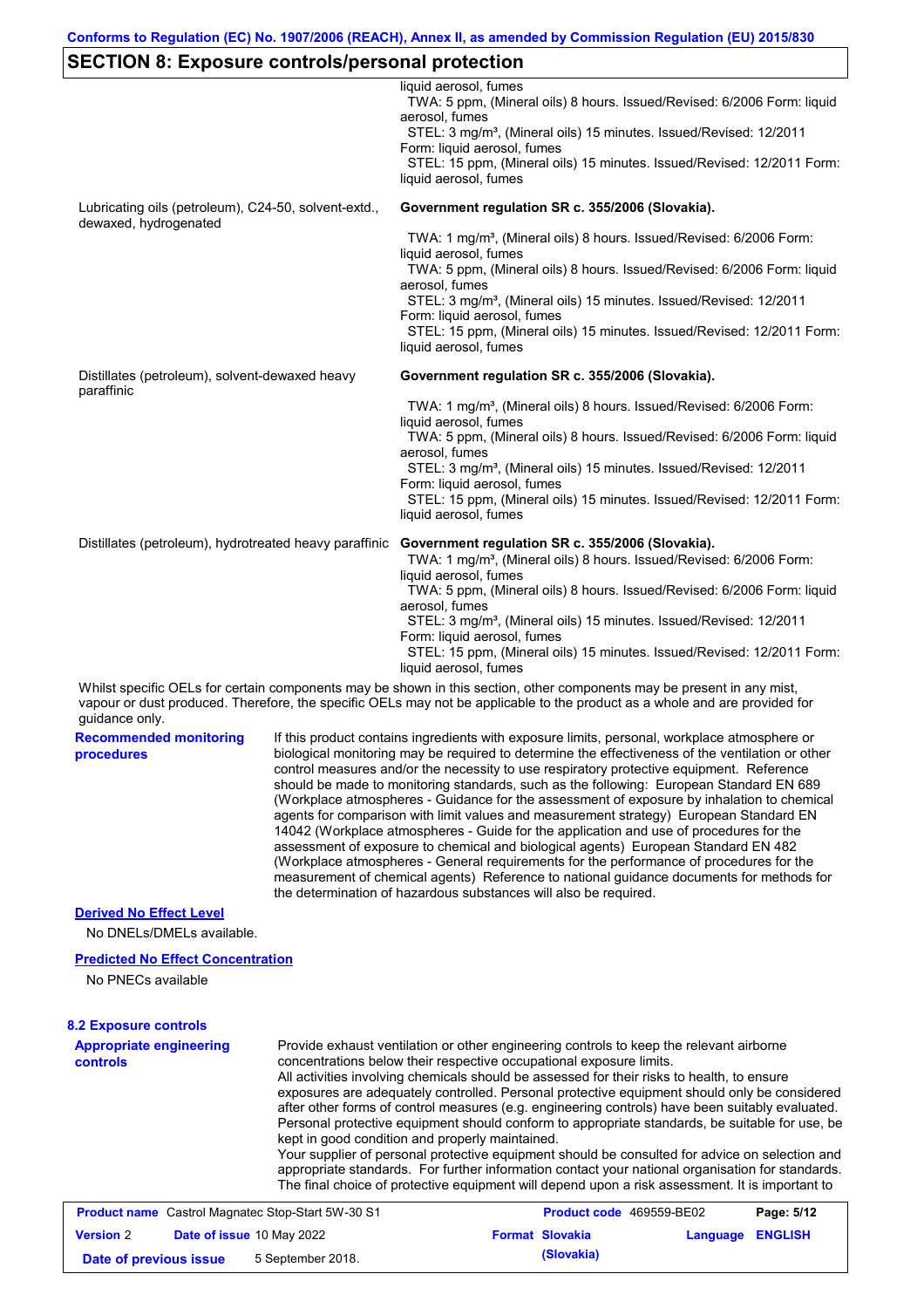# **SECTION 8: Exposure controls/personal protection**

|                                                   |                                                                                    | ensure that all items of personal protective equipment are compatible.                                                                                                                                                                                                                                                                                                                                                                                                                                                                                                         |            |
|---------------------------------------------------|------------------------------------------------------------------------------------|--------------------------------------------------------------------------------------------------------------------------------------------------------------------------------------------------------------------------------------------------------------------------------------------------------------------------------------------------------------------------------------------------------------------------------------------------------------------------------------------------------------------------------------------------------------------------------|------------|
| <b>Individual protection measures</b>             |                                                                                    |                                                                                                                                                                                                                                                                                                                                                                                                                                                                                                                                                                                |            |
| <b>Hygiene measures</b>                           | stations and safety showers are close to the workstation location.                 | Wash hands, forearms and face thoroughly after handling chemical products, before eating,<br>smoking and using the lavatory and at the end of the working period. Ensure that eyewash                                                                                                                                                                                                                                                                                                                                                                                          |            |
| <b>Respiratory protection</b>                     | of the working conditions.                                                         | In case of insufficient ventilation, wear suitable respiratory equipment.<br>The correct choice of respiratory protection depends upon the chemicals being handled, the<br>conditions of work and use, and the condition of the respiratory equipment. Safety procedures<br>should be developed for each intended application. Respiratory protection equipment should<br>therefore be chosen in consultation with the supplier/manufacturer and with a full assessment                                                                                                        |            |
| <b>Eye/face protection</b>                        | Safety glasses with side shields.                                                  |                                                                                                                                                                                                                                                                                                                                                                                                                                                                                                                                                                                |            |
| <b>Skin protection</b>                            |                                                                                    |                                                                                                                                                                                                                                                                                                                                                                                                                                                                                                                                                                                |            |
| <b>Hand protection</b>                            | <b>General Information:</b>                                                        |                                                                                                                                                                                                                                                                                                                                                                                                                                                                                                                                                                                |            |
|                                                   |                                                                                    | Because specific work environments and material handling practices vary, safety procedures<br>should be developed for each intended application. The correct choice of protective gloves<br>depends upon the chemicals being handled, and the conditions of work and use. Most gloves<br>provide protection for only a limited time before they must be discarded and replaced (even the<br>best chemically resistant gloves will break down after repeated chemical exposures).                                                                                               |            |
|                                                   | a full assessment of the working conditions.                                       | Gloves should be chosen in consultation with the supplier / manufacturer and taking account of                                                                                                                                                                                                                                                                                                                                                                                                                                                                                 |            |
|                                                   | Recommended: Nitrile gloves.<br><b>Breakthrough time:</b>                          |                                                                                                                                                                                                                                                                                                                                                                                                                                                                                                                                                                                |            |
|                                                   | Our recommendations on the selection of gloves are as follows:                     | Breakthrough time data are generated by glove manufacturers under laboratory test conditions<br>and represent how long a glove can be expected to provide effective permeation resistance. It<br>is important when following breakthrough time recommendations that actual workplace<br>conditions are taken into account. Always consult with your glove supplier for up-to-date<br>technical information on breakthrough times for the recommended glove type.                                                                                                               |            |
|                                                   | Continuous contact:                                                                |                                                                                                                                                                                                                                                                                                                                                                                                                                                                                                                                                                                |            |
|                                                   | can be obtained.<br>replacement regimes are determined and adhered to.             | Gloves with a minimum breakthrough time of 240 minutes, or >480 minutes if suitable gloves<br>If suitable gloves are not available to offer that level of protection, gloves with shorter<br>breakthrough times may be acceptable as long as appropriate glove maintenance and                                                                                                                                                                                                                                                                                                 |            |
|                                                   | Short-term / splash protection:                                                    |                                                                                                                                                                                                                                                                                                                                                                                                                                                                                                                                                                                |            |
|                                                   | Recommended breakthrough times as above.<br>be determined and rigorously followed. | It is recognised that for short-term, transient exposures, gloves with shorter breakthrough times<br>may commonly be used. Therefore, appropriate maintenance and replacement regimes must                                                                                                                                                                                                                                                                                                                                                                                     |            |
|                                                   | <b>Glove Thickness:</b>                                                            |                                                                                                                                                                                                                                                                                                                                                                                                                                                                                                                                                                                |            |
|                                                   |                                                                                    | For general applications, we recommend gloves with a thickness typically greater than 0.35 mm.                                                                                                                                                                                                                                                                                                                                                                                                                                                                                 |            |
|                                                   | to ensure selection of the most appropriate glove for the task.                    | It should be emphasised that glove thickness is not necessarily a good predictor of glove<br>resistance to a specific chemical, as the permeation efficiency of the glove will be dependent<br>on the exact composition of the glove material. Therefore, glove selection should also be based<br>on consideration of the task requirements and knowledge of breakthrough times.<br>Glove thickness may also vary depending on the glove manufacturer, the glove type and the<br>glove model. Therefore, the manufacturers' technical data should always be taken into account |            |
|                                                   | for specific tasks. For example:                                                   | Note: Depending on the activity being conducted, gloves of varying thickness may be required                                                                                                                                                                                                                                                                                                                                                                                                                                                                                   |            |
|                                                   | would normally be just for single use applications, then disposed of.              | • Thinner gloves (down to 0.1 mm or less) may be required where a high degree of manual<br>dexterity is needed. However, these gloves are only likely to give short duration protection and                                                                                                                                                                                                                                                                                                                                                                                    |            |
|                                                   | as a chemical) risk i.e. where there is abrasion or puncture potential.            | • Thicker gloves (up to 3 mm or more) may be required where there is a mechanical (as well                                                                                                                                                                                                                                                                                                                                                                                                                                                                                     |            |
| Product name Castrol Magnatec Stop-Start 5W-30 S1 |                                                                                    | Product code 469559-BE02                                                                                                                                                                                                                                                                                                                                                                                                                                                                                                                                                       | Page: 6/12 |

|                        | <b>Product Hallie</b> Castion Magnated Stop-Start JW-50 ST |                        | <b>FIGURE COUP 409339-DEVZ</b> | <b>Faut. 0/14</b> |
|------------------------|------------------------------------------------------------|------------------------|--------------------------------|-------------------|
| <b>Version 2</b>       | <b>Date of issue 10 May 2022</b>                           | <b>Format Slovakia</b> | Language ENGLISH               |                   |
| Date of previous issue | 5 September 2018.                                          | (Slovakia)             |                                |                   |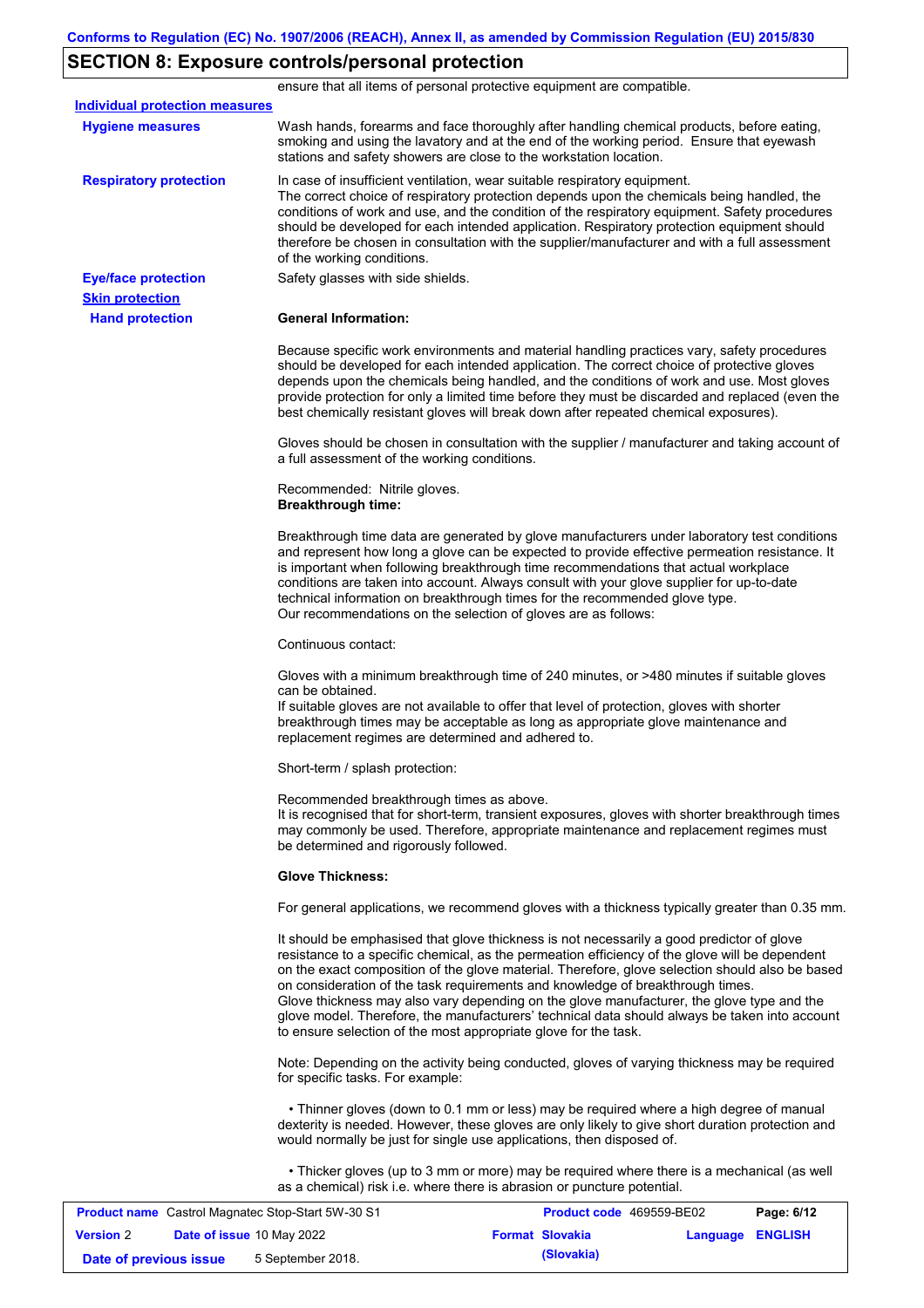# **SECTION 8: Exposure controls/personal protection**

| <b>Skin and body</b>                             | Use of protective clothing is good industrial practice.<br>Personal protective equipment for the body should be selected based on the task being<br>performed and the risks involved and should be approved by a specialist before handling this<br>product.<br>Cotton or polyester/cotton overalls will only provide protection against light superficial<br>contamination that will not soak through to the skin. Overalls should be laundered on a regular<br>basis. When the risk of skin exposure is high (e.g. when cleaning up spillages or if there is a<br>risk of splashing) then chemical resistant aprons and/or impervious chemical suits and boots<br>will be required. |
|--------------------------------------------------|---------------------------------------------------------------------------------------------------------------------------------------------------------------------------------------------------------------------------------------------------------------------------------------------------------------------------------------------------------------------------------------------------------------------------------------------------------------------------------------------------------------------------------------------------------------------------------------------------------------------------------------------------------------------------------------|
| <b>Refer to standards:</b>                       | Respiratory protection: EN 529<br>Gloves: EN 420, EN 374<br>Eye protection: EN 166<br>Filtering half-mask: EN 149<br>Filtering half-mask with valve: EN 405<br>Half-mask: EN 140 plus filter<br>Full-face mask: EN 136 plus filter<br>Particulate filters: EN 143<br>Gas/combined filters: EN 14387                                                                                                                                                                                                                                                                                                                                                                                   |
| <b>Environmental exposure</b><br><b>controls</b> | Emissions from ventilation or work process equipment should be checked to ensure they<br>comply with the requirements of environmental protection legislation. In some cases, fume<br>scrubbers, filters or engineering modifications to the process equipment will be necessary to<br>reduce emissions to acceptable levels.                                                                                                                                                                                                                                                                                                                                                         |

### **SECTION 9: Physical and chemical properties**

The conditions of measurement of all properties are at standard temperature and pressure unless otherwise indicated.

#### **9.1 Information on basic physical and chemical properties**

| <b>Appearance</b>                                      |                                              |
|--------------------------------------------------------|----------------------------------------------|
| <b>Physical state</b>                                  | Liguid.                                      |
| <b>Colour</b>                                          | Amber. [Light]                               |
| <b>Odour</b>                                           | Not available.                               |
| <b>Odour threshold</b>                                 | Not available.                               |
| pH                                                     | Mot applicable.                              |
| <b>Melting point/freezing point</b>                    | Not available.                               |
| Initial boiling point and boiling<br>range             | Not available.                               |
| <b>Pour point</b>                                      | -46 $^{\circ}$ C                             |
| <b>Flash point</b>                                     | Closed cup: 209°C (408.2°F) [Pensky-Martens] |
| <b>Evaporation rate</b>                                | Not available.                               |
| <b>Flammability (solid, gas)</b>                       | Not available.                               |
| <b>Upper/lower flammability or</b><br>explosive limits | Not available.                               |
| Vapour pressure                                        | Not available.                               |

|                                                                                | Vapour Pressure at 20°C |          |                    | Vapour pressure at 50°C |     |               |
|--------------------------------------------------------------------------------|-------------------------|----------|--------------------|-------------------------|-----|---------------|
| Ingredient name                                                                | mm Hq kPa               |          | <b>Method</b>      | mm<br>Hg                | kPa | <b>Method</b> |
| Lubricating oils<br>(petroleum), C20-50,<br>hydrotreated neutral oil-<br>based | 0.08                    | < 0.011  | <b>ASTM D 5191</b> |                         |     |               |
| Lubricating oils<br>(petroleum), C20-50,<br>hydrotreated neutral oil-<br>based | < 0.08                  | < 0.011  | <b>ASTM D 5191</b> |                         |     |               |
| bis(nonylphenyl)amine                                                          | < 0.01                  | < 0.0013 | EU A.4             | $\Omega$                | 0   | EU A.4        |
| Distillates (petroleum),<br>solvent-dewaxed<br>heavy paraffinic                | < 0.08                  | < 0.011  | <b>ASTM D 5191</b> |                         |     |               |
| Distillates (petroleum),<br>hydrotreated heavy<br>paraffinic                   | < 0.08                  | < 0.011  | <b>ASTM D 5191</b> |                         |     |               |

| <b>Product name</b> Castrol Magnatec Stop-Start 5W-30 S1 |  |                                  | <b>Product code</b> 469559-BE02 |                        | Page: 7/12       |  |
|----------------------------------------------------------|--|----------------------------------|---------------------------------|------------------------|------------------|--|
| <b>Version 2</b>                                         |  | <b>Date of issue 10 May 2022</b> |                                 | <b>Format Slovakia</b> | Language ENGLISH |  |
| Date of previous issue                                   |  | 5 September 2018.                |                                 | (Slovakia)             |                  |  |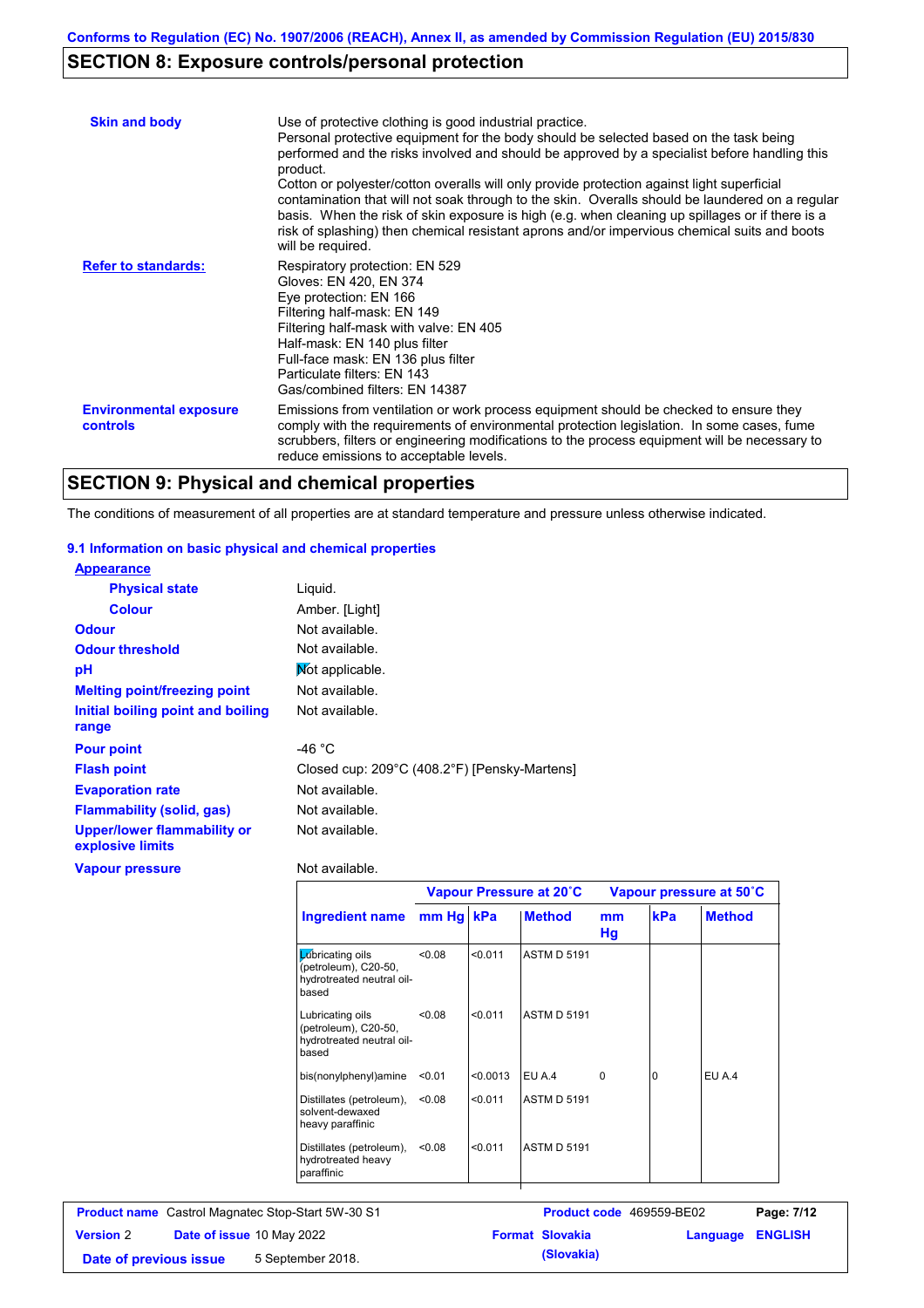# **SECTION 9: Physical and chemical properties**

| <b>Vapour density</b>                             | Not available.                                                                                                                       |     |     |                |  |
|---------------------------------------------------|--------------------------------------------------------------------------------------------------------------------------------------|-----|-----|----------------|--|
| <b>Relative density</b>                           | Not available.                                                                                                                       |     |     |                |  |
| <b>Density</b>                                    | <1000 kg/m <sup>3</sup> (<1 g/cm <sup>3</sup> ) at 15°C                                                                              |     |     |                |  |
| <b>Solubility(ies)</b>                            | insoluble in water.                                                                                                                  |     |     |                |  |
| <b>Partition coefficient: n-octanol/</b><br>water | Mot applicable.                                                                                                                      |     |     |                |  |
| <b>Auto-ignition temperature</b>                  | <b>Ingredient name</b>                                                                                                               | °C  | °F  | <b>Method</b>  |  |
|                                                   | bis(nonylphenyl)amine                                                                                                                | 440 | 824 | <b>EU A.15</b> |  |
| <b>Decomposition temperature</b>                  | Not available.                                                                                                                       |     |     |                |  |
| <b>Viscosity</b>                                  | Kinematic: 59.9 mm <sup>2</sup> /s (59.9 cSt) at $40^{\circ}$ C<br>Kinematic: 10.3 mm <sup>2</sup> /s (10.3 cSt) at 100 $^{\circ}$ C |     |     |                |  |
| <b>Explosive properties</b>                       | Not available.                                                                                                                       |     |     |                |  |
| <b>Oxidising properties</b>                       | Not available.                                                                                                                       |     |     |                |  |
| <b>Particle characteristics</b>                   |                                                                                                                                      |     |     |                |  |
| <b>Median particle size</b>                       | Not applicable.                                                                                                                      |     |     |                |  |
| 9.2 Other information                             |                                                                                                                                      |     |     |                |  |
| No additional information.                        |                                                                                                                                      |     |     |                |  |

| <b>10.1 Reactivity</b>                            | No specific test data available for this product. Refer to Conditions to avoid and Incompatible<br>materials for additional information.                                |
|---------------------------------------------------|-------------------------------------------------------------------------------------------------------------------------------------------------------------------------|
| <b>10.2 Chemical stability</b>                    | The product is stable.                                                                                                                                                  |
| <b>10.3 Possibility of</b><br>hazardous reactions | Under normal conditions of storage and use, hazardous reactions will not occur.<br>Under normal conditions of storage and use, hazardous polymerisation will not occur. |
| <b>10.4 Conditions to avoid</b>                   | Avoid all possible sources of ignition (spark or flame).                                                                                                                |
| <b>10.5 Incompatible materials</b>                | Reactive or incompatible with the following materials: oxidising materials.                                                                                             |
| <b>10.6 Hazardous</b><br>decomposition products   | Under normal conditions of storage and use, hazardous decomposition products should not be<br>produced.                                                                 |

### **SECTION 11: Toxicological information**

### **11.1 Information on toxicological effects**

#### **Acute toxicity estimates**

| <b>Product/ingredient name</b> | Oral (mg/<br>kg) | <b>Dermal</b><br>(mg/kg) | Inhalation Inhalation Inhalation<br>(gases)<br>(ppm) | (vapours)<br>(mg/l) | <b>(dusts)</b><br>and mists)<br>(mg/l) |
|--------------------------------|------------------|--------------------------|------------------------------------------------------|---------------------|----------------------------------------|
| <b>Long chain alkyl phenol</b> | 2500             | N/A                      | N/A                                                  | N/A                 | N/A                                    |

**Information on likely routes of exposure**

Routes of entry anticipated: Dermal, Inhalation.

**Potential acute health effects**

| <b>Inhalation</b>   | $\cancel{\text{Ex}}$ posure to decomposition products may cause a health hazard. Serious effects may be<br>delayed following exposure. |  |  |
|---------------------|----------------------------------------------------------------------------------------------------------------------------------------|--|--|
| <b>Ingestion</b>    | No known significant effects or critical hazards.                                                                                      |  |  |
| <b>Skin contact</b> | Defatting to the skin. May cause skin dryness and irritation.                                                                          |  |  |
| <b>Eye contact</b>  | No known significant effects or critical hazards.                                                                                      |  |  |
|                     | <b>Symptoms related to the physical, chemical and toxicological characteristics</b>                                                    |  |  |
| <b>Inhalation</b>   | No specific data.                                                                                                                      |  |  |
| <b>Ingestion</b>    | No specific data.                                                                                                                      |  |  |

| <b>Product name</b> Castrol Magnatec Stop-Start 5W-30 S1 |  |                                  | <b>Product code</b> 469559-BE02 | Page: 8/12             |                         |  |
|----------------------------------------------------------|--|----------------------------------|---------------------------------|------------------------|-------------------------|--|
| <b>Version 2</b>                                         |  | <b>Date of issue 10 May 2022</b> |                                 | <b>Format Slovakia</b> | <b>Language ENGLISH</b> |  |
| Date of previous issue                                   |  | 5 September 2018.                |                                 | (Slovakia)             |                         |  |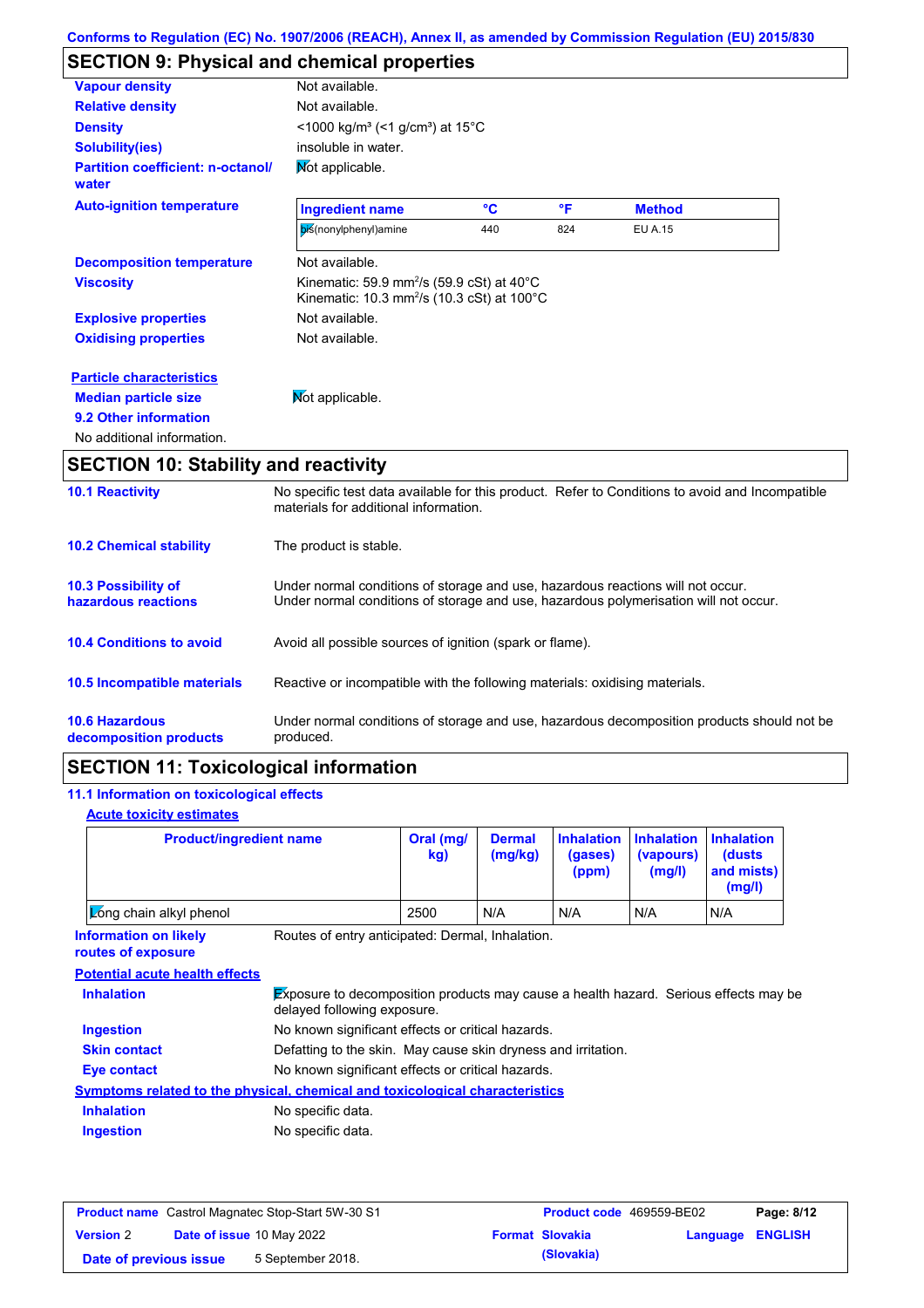# **SECTION 11: Toxicological information**

| <b>Skin contact</b>                     | Adverse symptoms may include the following:<br>irritation<br>dryness<br>cracking                                                                                                                                                                                                                                                                                                                         |  |  |
|-----------------------------------------|----------------------------------------------------------------------------------------------------------------------------------------------------------------------------------------------------------------------------------------------------------------------------------------------------------------------------------------------------------------------------------------------------------|--|--|
| Eye contact                             | No specific data.                                                                                                                                                                                                                                                                                                                                                                                        |  |  |
|                                         | Delayed and immediate effects as well as chronic effects from short and long-term exposure                                                                                                                                                                                                                                                                                                               |  |  |
| <b>Inhalation</b>                       | Overexposure to the inhalation of airborne droplets or aerosols may cause irritation of the<br>respiratory tract.                                                                                                                                                                                                                                                                                        |  |  |
| <b>Ingestion</b>                        | Ingestion of large quantities may cause nausea and diarrhoea.                                                                                                                                                                                                                                                                                                                                            |  |  |
| <b>Skin contact</b>                     | Prolonged or repeated contact can defat the skin and lead to irritation and/or dermatitis.                                                                                                                                                                                                                                                                                                               |  |  |
| Eye contact                             | Potential risk of transient stinging or redness if accidental eye contact occurs.                                                                                                                                                                                                                                                                                                                        |  |  |
| <b>Potential chronic health effects</b> |                                                                                                                                                                                                                                                                                                                                                                                                          |  |  |
| <b>General</b>                          | USED ENGINE OILS<br>Combustion products resulting from the operation of internal combustion engines contaminate<br>engine oils during use. Used engine oil may contain hazardous components which have the<br>potential to cause skin cancer. Frequent or prolonged contact with all types and makes of used<br>engine oil must therefore be avoided and a high standard of personal hygiene maintained. |  |  |
| <b>Carcinogenicity</b>                  | No known significant effects or critical hazards.                                                                                                                                                                                                                                                                                                                                                        |  |  |
| <b>Mutagenicity</b>                     | No known significant effects or critical hazards.                                                                                                                                                                                                                                                                                                                                                        |  |  |
| <b>Developmental effects</b>            | No known significant effects or critical hazards.                                                                                                                                                                                                                                                                                                                                                        |  |  |
| <b>Fertility effects</b>                | No known significant effects or critical hazards.                                                                                                                                                                                                                                                                                                                                                        |  |  |

### **SECTION 12: Ecological information**

### **12.1 Toxicity**

**Environmental hazards** Not classified as dangerous

#### **12.2 Persistence and degradability**

Expected to be biodegradable.

#### **12.3 Bioaccumulative potential**

This product is not expected to bioaccumulate through food chains in the environment.

| <b>12.4 Mobility in soil</b>                            |                                                                      |
|---------------------------------------------------------|----------------------------------------------------------------------|
| <b>Soil/water partition</b><br><b>coefficient (Koc)</b> | Not available.                                                       |
| <b>Mobility</b>                                         | Spillages may penetrate the soil causing ground water contamination. |

#### **12.5 Results of PBT and vPvB assessment**

Product does not meet the criteria for PBT or vPvB according to Regulation (EC) No. 1907/2006, Annex XIII.

| 12.6 Other adverse effects          |                                                                                                                           |
|-------------------------------------|---------------------------------------------------------------------------------------------------------------------------|
| <b>Other ecological information</b> | Spills may form a film on water surfaces causing physical damage to organisms. Oxygen<br>transfer could also be impaired. |

### **SECTION 13: Disposal considerations**

#### **13.1 Waste treatment methods**

#### **Product**

**Methods of disposal**

Where possible, arrange for product to be recycled. Dispose of via an authorised person/ licensed waste disposal contractor in accordance with local regulations.

#### **Hazardous waste** Yes.

**European waste catalogue (EWC)**

| Waste code                                                                                                                  | <b>Waste designation</b> |  |  |
|-----------------------------------------------------------------------------------------------------------------------------|--------------------------|--|--|
| $130205*$<br>mineral-based non-chlorinated engine, gear and lubricating oils                                                |                          |  |  |
| However, deviation from the intended use and/or the presence of any potential contaminants may require an alternative waste |                          |  |  |

isence of any potential contaminants may require an alternative waste disposal code to be assigned by the end user.

#### **Packaging**

| <b>Methods of disposal</b> | Where possible, arrange for product to be recycled. Dispose of via an authorised person/ |
|----------------------------|------------------------------------------------------------------------------------------|
|                            | licensed waste disposal contractor in accordance with local regulations.                 |

| <b>Product name</b> Castrol Magnatec Stop-Start 5W-30 S1 |  |                                  | <b>Product code</b> 469559-BE02 | Page: 9/12             |                         |  |
|----------------------------------------------------------|--|----------------------------------|---------------------------------|------------------------|-------------------------|--|
| <b>Version 2</b>                                         |  | <b>Date of issue 10 May 2022</b> |                                 | <b>Format Slovakia</b> | <b>Language ENGLISH</b> |  |
| Date of previous issue                                   |  | 5 September 2018.                |                                 | (Slovakia)             |                         |  |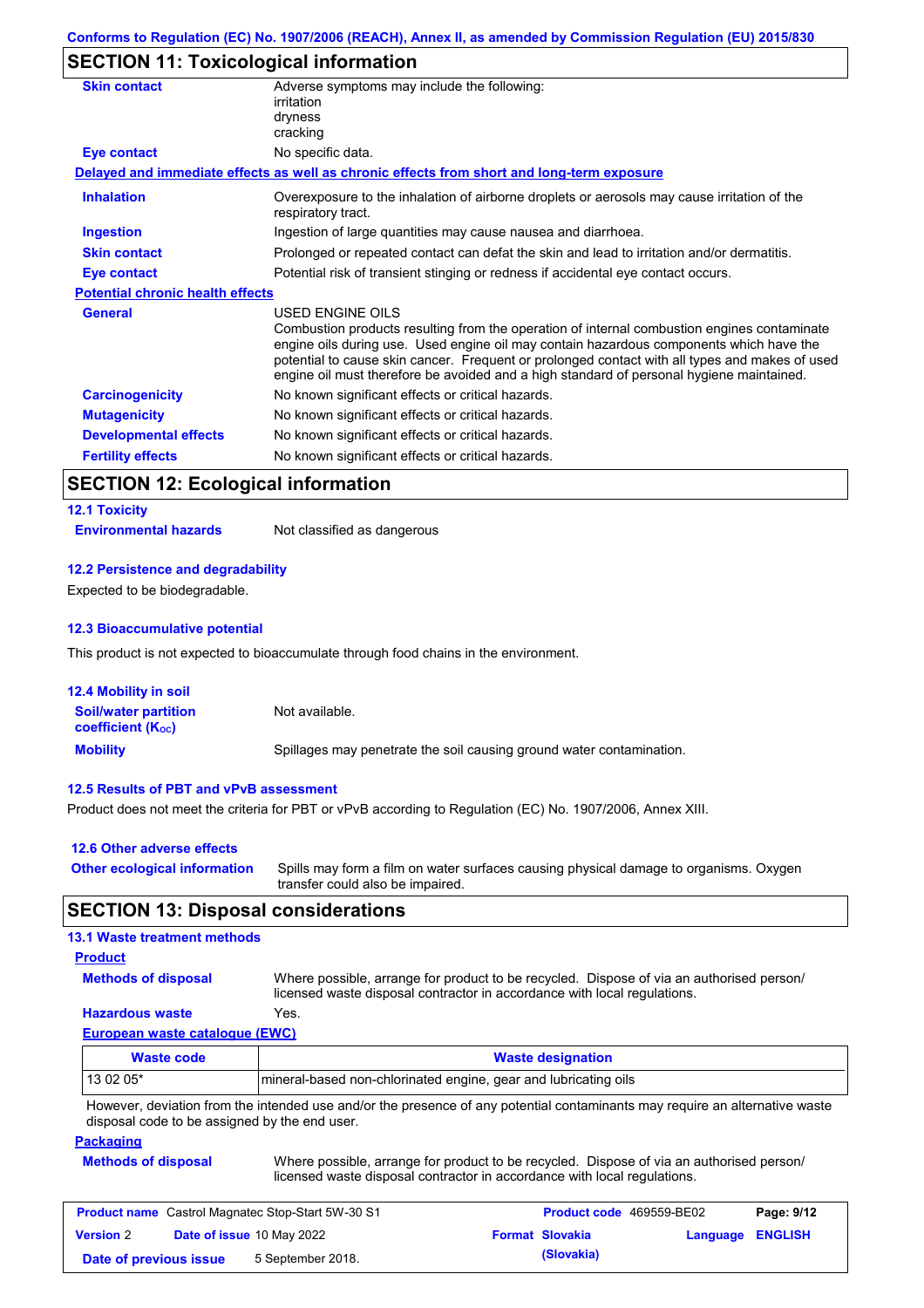**Conforms to Regulation (EC) No. 1907/2006 (REACH), Annex II, as amended by Commission Regulation (EU) 2015/830**

## **SECTION 13: Disposal considerations**

**Special precautions** This material and its container must be disposed of in a safe way. Empty containers or liners may retain some product residues. Avoid dispersal of spilt material and runoff and contact with soil, waterways, drains and sewers. **References** Commission 2014/955/EU

Directive 2008/98/EC

|                                           | <b>ADR/RID</b> | <b>ADN</b>     | <b>IMDG</b>    | <b>IATA</b>    |
|-------------------------------------------|----------------|----------------|----------------|----------------|
| 14.1 UN number                            | Not regulated. | Not regulated. | Not regulated. | Not regulated. |
| 14.2 UN proper<br>shipping name           |                |                |                |                |
| <b>14.3 Transport</b><br>hazard class(es) |                |                |                |                |
| 14.4 Packing<br>group                     |                |                |                |                |
| 14.5<br><b>Environmental</b><br>hazards   | INo.           | No.            | No.            | No.            |
| <b>Additional</b><br>information          |                |                |                |                |

**14.6 Special precautions for user** Not available.

**14.7 Transport in bulk according to IMO instruments** Not available.

### **SECTION 15: Regulatory information**

|                                                                                                                                                          | 15.1 Safety, health and environmental regulations/legislation specific for the substance or mixture                            |
|----------------------------------------------------------------------------------------------------------------------------------------------------------|--------------------------------------------------------------------------------------------------------------------------------|
| EU Regulation (EC) No. 1907/2006 (REACH)                                                                                                                 |                                                                                                                                |
| <b>Annex XIV - List of substances subject to authorisation</b>                                                                                           |                                                                                                                                |
| <b>Annex XIV</b>                                                                                                                                         |                                                                                                                                |
| None of the components are listed.                                                                                                                       |                                                                                                                                |
| <b>Substances of very high concern</b>                                                                                                                   |                                                                                                                                |
| None of the components are listed.                                                                                                                       |                                                                                                                                |
| EU Regulation (EC) No. 1907/2006 (REACH)                                                                                                                 |                                                                                                                                |
| <b>Annex XVII - Restrictions</b><br>on the manufacture.<br>placing on the market<br>and use of certain<br>dangerous substances,<br>mixtures and articles | Not applicable.                                                                                                                |
| <b>Other regulations</b>                                                                                                                                 |                                                                                                                                |
| <b>REACH Status</b>                                                                                                                                      | The company, as identified in Section 1, sells this product in the EU in compliance with the<br>current requirements of REACH. |
| <b>United States inventory</b><br>(TSCA 8b)                                                                                                              | All components are active or exempted.                                                                                         |
| <b>Australia inventory (AIIC)</b>                                                                                                                        | All components are listed or exempted.                                                                                         |
| <b>Canada inventory</b>                                                                                                                                  | All components are listed or exempted.                                                                                         |
| <b>China inventory (IECSC)</b>                                                                                                                           | All components are listed or exempted.                                                                                         |
| <b>Japan inventory (CSCL)</b>                                                                                                                            | All components are listed or exempted.                                                                                         |
| <b>Korea inventory (KECI)</b>                                                                                                                            | All components are listed or exempted.                                                                                         |
| <b>Philippines inventory</b><br>(PICCS)                                                                                                                  | At least one component is not listed.                                                                                          |
|                                                                                                                                                          |                                                                                                                                |

| <b>Product name</b> Castrol Magnatec Stop-Start 5W-30 S1 |  | Product code 469559-BE02         | Page: 10/12 |                        |                  |  |
|----------------------------------------------------------|--|----------------------------------|-------------|------------------------|------------------|--|
| <b>Version 2</b>                                         |  | <b>Date of issue 10 May 2022</b> |             | <b>Format Slovakia</b> | Language ENGLISH |  |
| Date of previous issue                                   |  | 5 September 2018.                |             | (Slovakia)             |                  |  |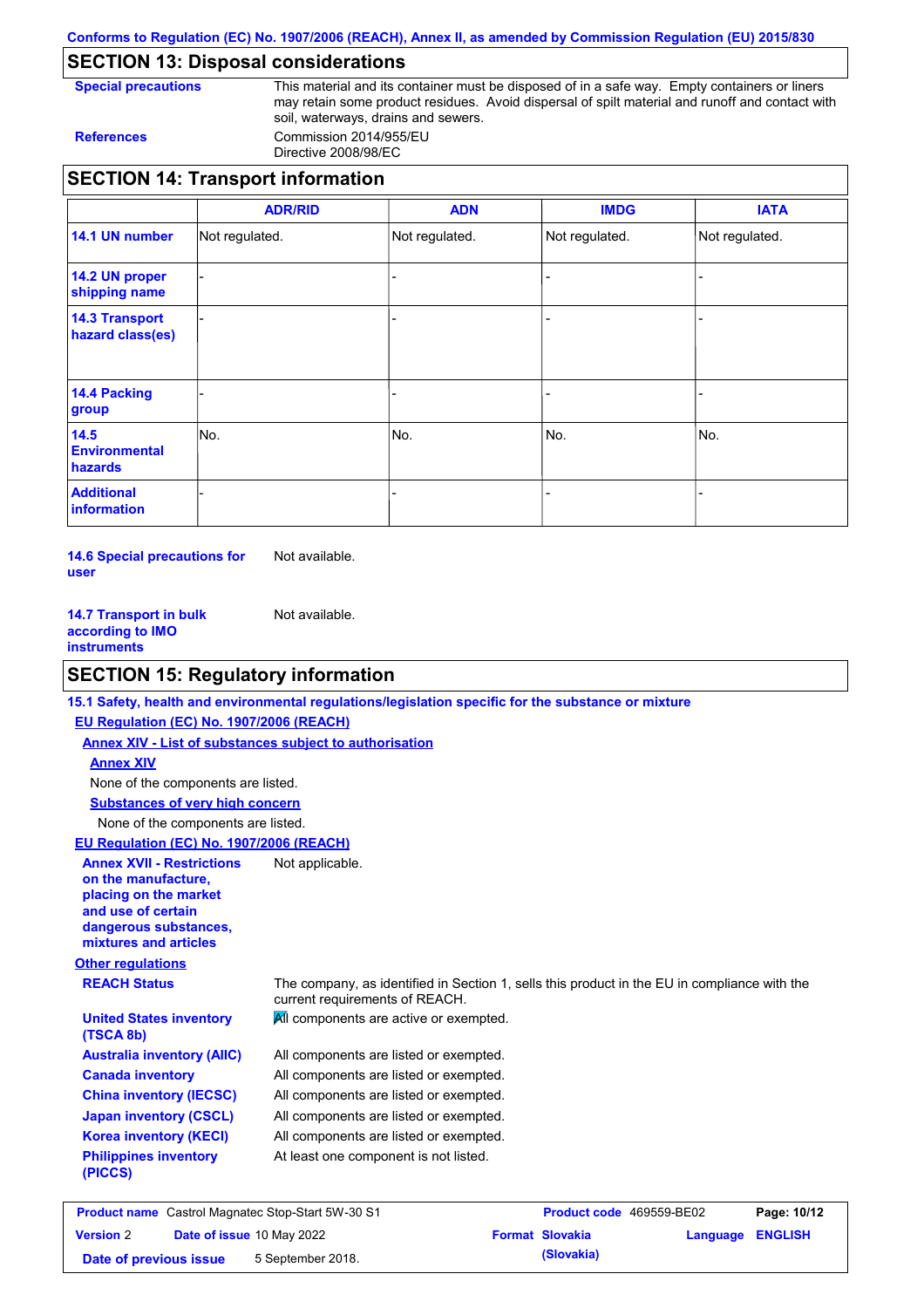# **SECTION 15: Regulatory information**

| <b>Taiwan Chemical</b><br><b>Substances Inventory</b><br>(TCSI) | All components are listed or exempted.                                                                                                                                                    |
|-----------------------------------------------------------------|-------------------------------------------------------------------------------------------------------------------------------------------------------------------------------------------|
| Ozone depleting substances (1005/2009/EU)                       |                                                                                                                                                                                           |
| Not listed.                                                     |                                                                                                                                                                                           |
| Prior Informed Consent (PIC) (649/2012/EU)                      |                                                                                                                                                                                           |
| Not listed.                                                     |                                                                                                                                                                                           |
| <b>Persistent Organic Pollutants</b><br>Not listed.             |                                                                                                                                                                                           |
| EU - Water framework directive - Priority substances            |                                                                                                                                                                                           |
| Mone of the components are listed.                              |                                                                                                                                                                                           |
| <b>Seveso Directive</b>                                         |                                                                                                                                                                                           |
| This product is not controlled under the Seveso Directive.      |                                                                                                                                                                                           |
|                                                                 |                                                                                                                                                                                           |
| <b>15.2 Chemical safety</b><br>assessment                       | A Chemical Safety Assessment has been carried out for one or more of the substances within<br>this mixture. A Chemical Safety Assessment has not been carried out for the mixture itself. |

# **SECTION 16: Other information**

| <b>Abbreviations and acronyms</b> | ADN = European Provisions concerning the International Carriage of Dangerous Goods by                                            |  |  |
|-----------------------------------|----------------------------------------------------------------------------------------------------------------------------------|--|--|
|                                   | Inland Waterway                                                                                                                  |  |  |
|                                   | ADR = The European Agreement concerning the International Carriage of Dangerous Goods by<br>Road                                 |  |  |
|                                   | ATE = Acute Toxicity Estimate                                                                                                    |  |  |
|                                   | <b>BCF = Bioconcentration Factor</b>                                                                                             |  |  |
|                                   | CAS = Chemical Abstracts Service                                                                                                 |  |  |
|                                   | CLP = Classification, Labelling and Packaging Regulation [Regulation (EC) No. 1272/2008]                                         |  |  |
|                                   | CSA = Chemical Safety Assessment                                                                                                 |  |  |
|                                   | CSR = Chemical Safety Report                                                                                                     |  |  |
|                                   | <b>DMEL = Derived Minimal Effect Level</b>                                                                                       |  |  |
|                                   | DNEL = Derived No Effect Level                                                                                                   |  |  |
|                                   | EINECS = European Inventory of Existing Commercial chemical Substances                                                           |  |  |
|                                   | ES = Exposure Scenario                                                                                                           |  |  |
|                                   | EUH statement = CLP-specific Hazard statement                                                                                    |  |  |
|                                   | EWC = European Waste Catalogue                                                                                                   |  |  |
|                                   | GHS = Globally Harmonized System of Classification and Labelling of Chemicals                                                    |  |  |
|                                   | IATA = International Air Transport Association                                                                                   |  |  |
|                                   | IBC = Intermediate Bulk Container                                                                                                |  |  |
|                                   | <b>IMDG = International Maritime Dangerous Goods</b>                                                                             |  |  |
|                                   | LogPow = logarithm of the octanol/water partition coefficient                                                                    |  |  |
|                                   | MARPOL = International Convention for the Prevention of Pollution From Ships, 1973 as                                            |  |  |
|                                   | modified by the Protocol of 1978. ("Marpol" = marine pollution)                                                                  |  |  |
|                                   | OECD = Organisation for Economic Co-operation and Development                                                                    |  |  |
|                                   | PBT = Persistent, Bioaccumulative and Toxic                                                                                      |  |  |
|                                   | PNEC = Predicted No Effect Concentration                                                                                         |  |  |
|                                   | REACH = Registration, Evaluation, Authorisation and Restriction of Chemicals Regulation                                          |  |  |
|                                   | [Regulation (EC) No. 1907/2006]                                                                                                  |  |  |
|                                   | RID = The Regulations concerning the International Carriage of Dangerous Goods by Rail<br><b>RRN = REACH Registration Number</b> |  |  |
|                                   | SADT = Self-Accelerating Decomposition Temperature                                                                               |  |  |
|                                   | SVHC = Substances of Very High Concern                                                                                           |  |  |
|                                   | STOT-RE = Specific Target Organ Toxicity - Repeated Exposure                                                                     |  |  |
|                                   | STOT-SE = Specific Target Organ Toxicity - Single Exposure                                                                       |  |  |
|                                   | TWA = Time weighted average                                                                                                      |  |  |
|                                   | UN = United Nations                                                                                                              |  |  |
|                                   | UVCB = Complex hydrocarbon substance                                                                                             |  |  |
|                                   | VOC = Volatile Organic Compound                                                                                                  |  |  |
|                                   | vPvB = Very Persistent and Very Bioaccumulative                                                                                  |  |  |
|                                   | Varies = may contain one or more of the following 64741-88-4 / RRN 01-2119488706-23,                                             |  |  |
|                                   | 64741-89-5 / RRN 01-2119487067-30, 64741-95-3 / RRN 01-2119487081-40, 64741-96-4/ RRN                                            |  |  |
|                                   | 01-2119483621-38, 64742-01-4 / RRN 01-2119488707-21, 64742-44-5 / RRN                                                            |  |  |
|                                   | 01-2119985177-24, 64742-45-6, 64742-52-5 / RRN 01-2119467170-45, 64742-53-6 / RRN                                                |  |  |
|                                   | 01-2119480375-34, 64742-54-7 / RRN 01-2119484627-25, 64742-55-8 / RRN                                                            |  |  |
|                                   | 01-2119487077-29, 64742-56-9 / RRN 01-2119480132-48, 64742-57-0 / RRN                                                            |  |  |
|                                   | 01-2119489287-22, 64742-58-1, 64742-62-7 / RRN 01-2119480472-38, 64742-63-8,                                                     |  |  |

| <b>Product name</b> Castrol Magnatec Stop-Start 5W-30 S1 |  |                                  | <b>Product code</b> 469559-BE02 |                        | Page: 11/12             |  |
|----------------------------------------------------------|--|----------------------------------|---------------------------------|------------------------|-------------------------|--|
| <b>Version 2</b>                                         |  | <b>Date of issue 10 May 2022</b> |                                 | <b>Format Slovakia</b> | <b>Language ENGLISH</b> |  |
| Date of previous issue                                   |  | 5 September 2018.                |                                 | (Slovakia)             |                         |  |